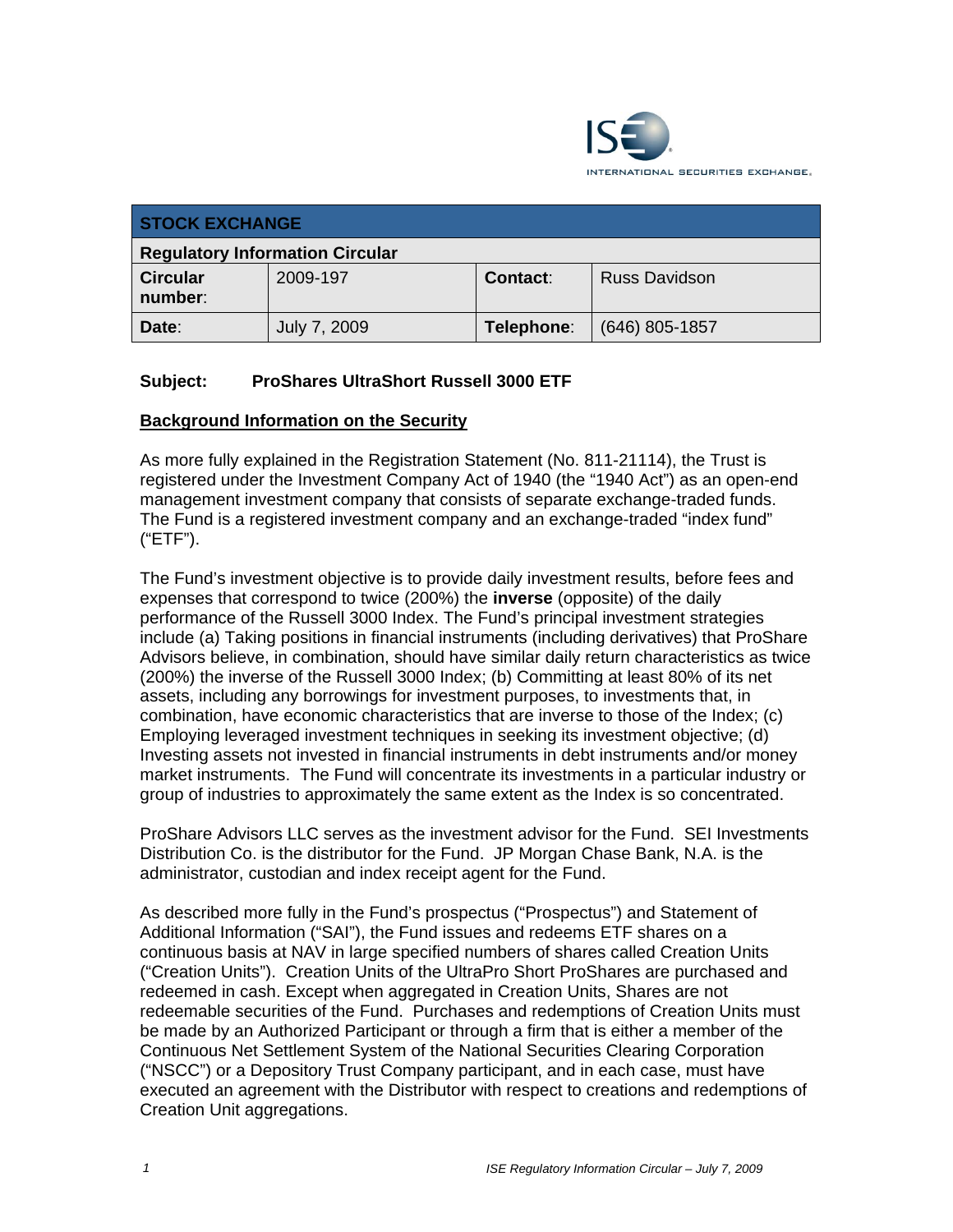The Fund intends to declare and distribute to its shareholders at least annually virtually all of its net income (interest and dividends, less expenses), if any, as well as net capital gains, if any, realized from the sale of its holdings. Subject to board approval, some or all of any net capital gains distribution may be declared payable in either additional Shares of the respective Fund or in cash. If such a distribution is declared payable in that fashion, holders of Shares will receive additional Shares of the respective Fund unless they elect to receive cash. Dividends may be declared and paid more frequently.

The Depository Trust Company ("DTC") will serve as securities depository for the Shares, which may be held only in book-entry form; stock certificates will not be issued. DTC, or its nominee, is the record or registered owner of all outstanding Shares.

The NAV per Share of the Fund will be determined as of the close of trading (normally, 4:00 p.m. Eastern Time ("ET")) on each day that the Exchange is open for business (a "Business Day"). NAV will be available from the Distributor and is also available to National Securities Clearing Corporation ("NSCC") participants through data made available from NSCC.

The Trust's registration statement describes the various fees and expenses for the Fund's Shares. For a more complete description of the Fund and the underlying index, visit www.proshares.com.

#### **Principal Risks**

Interested persons are referred to the Prospectus for a description of risks associated with an investment in the Shares. These risks include that the Fund's return may not match the return of its index for a number of reasons including the incursion by the Fund of operating expenses and costs not applicable to its index. In addition, as noted in the Prospectus, the Shares may trade at market prices that may differ from their NAV. The NAV of the Shares will fluctuate with changes in the market value of the Fund's holdings. The market prices of the Shares will fluctuate in accordance with changes in NAV as well as the supply and demand for the Shares.

The Fund seeks a return of twice (200%) the inverse on an index *for a single day*. Due to the compounding of daily returns, returns over periods other than one day will likely differ in amount and possibly direction from the target return for the same period. Investors should monitor their holdings consistent with their strategies, as frequently as daily. The Fund's prospectus describing correlation, leverage and other risks is available at www.proshares.com.

#### **Exchange Rules Applicable to Trading in the Shares**

The Shares are considered equity securities, thus rendering trading in the Shares subject to the Exchange's existing rules governing the trading of equity securities.

#### **Trading Hours**

Trading in the shares on ISE is on a UTP basis and is subject to ISE equity trading rules. The shares will trade from 8:00 a.m. until 8:00 p.m. Eastern Time. Equity Electronic Access Members ("Equity EAMs") trading the shares during the Extended Market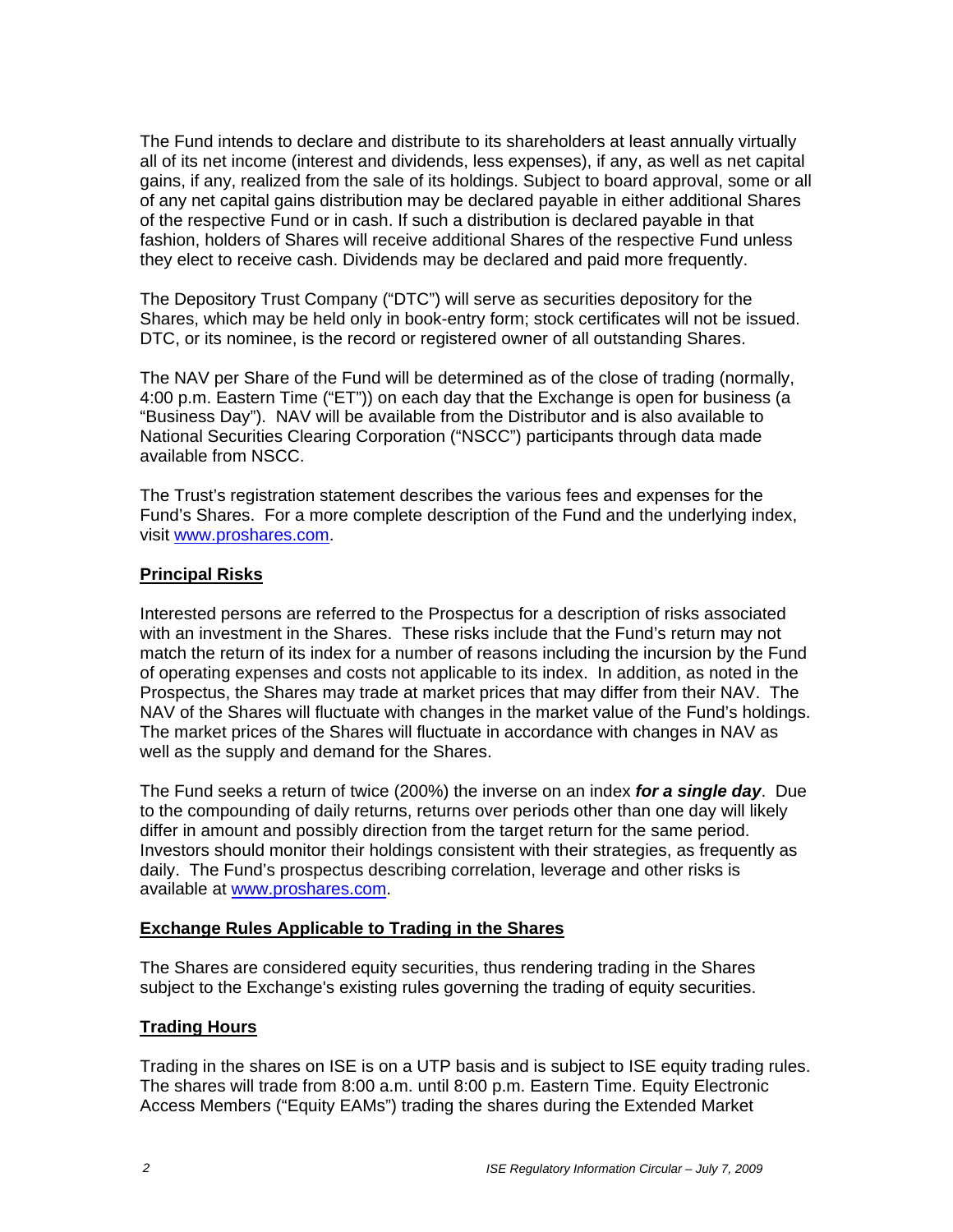Sessions are exposed to the risk of the lack of the calculation or dissemination of underlying index value or intraday indicative value ("IIV"). For certain derivative securities products, an updated underlying index value or IIV may not be calculated or publicly disseminated in the Extended Market hours. Since the underlying index value and IIV are not calculated or widely disseminated during Extended Market hours, an investor who is unable to calculate implied values for certain derivative securities products during Extended Market hours may be at a disadvantage to market professionals.

## **Suitability**

Trading in the Shares on ISE will be subject to the provisions of ISE Rule 2123(l). Members recommending transactions in the Shares to customers should make a determination that the recommendation is suitable for the customer. In addition, members must possess sufficient information to satisfy the "know your customer" obligation that is embedded in ISE Rule 2123(l).

Equity EAMs also should review FINRA Notice to Members 03-71 for guidance on trading these products. The Notice reminds members of their obligations to: (1) conduct adequate due diligence to understand the features of the product; (2) perform a reasonable-basis suitability analysis; (3) perform customer-specific suitability analysis in connection with any recommended transactions; (4) provide a balanced disclosure of both the risks and rewards associated with the particular product, especially when selling to retail investors; (5) implement appropriate internal controls; and (6) train registered persons regarding the features, risk and suitability of these products.

### **Trading Halts**

ISE will halt trading in the Shares of a Trust in accordance with ISE Rule 2101(a)(2)(iii). The grounds for a halt under this Rule include a halt by the primary market because it stops trading the Shares and/or a halt because dissemination of the IIV or applicable currency spot price has ceased, or a halt for other regulatory reasons. In addition, ISE will stop trading the Shares of a Trust if the primary market de-lists the Shares.

### **Delivery of a Prospectus**

Pursuant to federal securities laws, investors purchasing Shares must receive a prospectus prior to or concurrently with the confirmation of a transaction. Investors purchasing Shares directly from the Fund (by delivery of the Deposit Amount) must also receive a prospectus.

Prospectuses may be obtained through the Distributor or on the Fund's website. The Prospectus does not contain all of the information set forth in the registration statement (including the exhibits to the registration statement), parts of which have been omitted in accordance with the rules and regulations of the SEC. For further information about the Fund, please refer to the Trust's registration statement.

## **Exemptive, Interpretive and No-Action Relief Under Federal Securities Regulations**

The Commission has issued a letter dated January 24, 2007 (the "No-Action Letter") granting exemptive, interpretive and no-action relief from certain provisions of and rules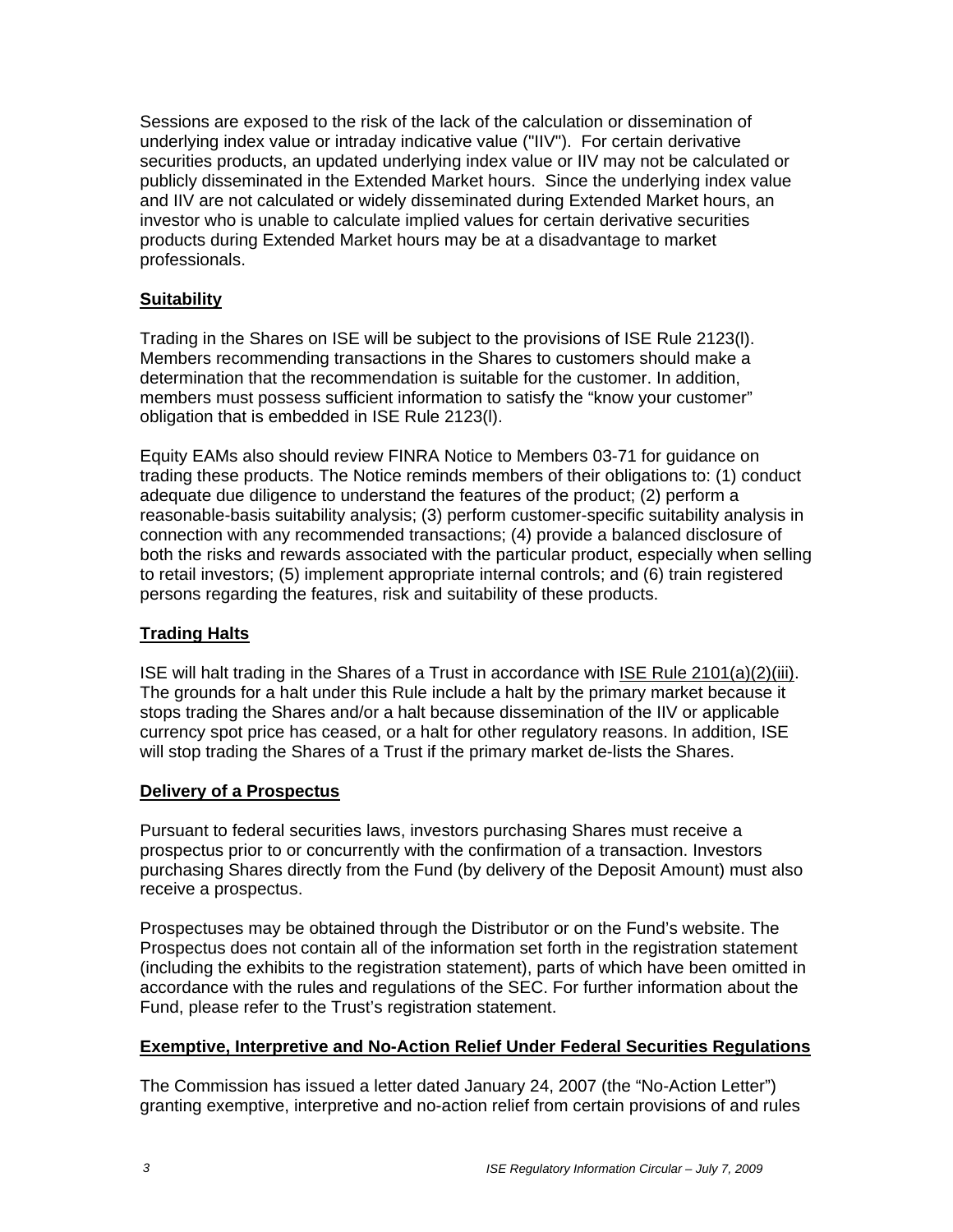under the Securities Exchange Act of 1934 for the ProShares Trust.

### **Regulation M Exemptions**

Generally, Rules 101 and 102 of Regulation M prohibit any "distribution participant" and its "affiliated purchasers" from bidding for, purchasing, or attempting to induce any person to bid for or purchase any security which is the subject of a distribution until after the applicable restricted period, except as specifically permitted in Regulation M. The provisions of the Rules apply to underwriters, prospective underwriters, brokers, dealers, and other persons who have agreed to participate or are participating in a distribution of securities.

The Commission issued a No-Action Letter by which persons participating in a distribution of shares of a fund may engage in secondary market transactions in such shares during their participation in such a distribution, despite the requirements of from Rule 101 under Regulation M. In addition, the Commission has permitted persons who may be deemed to be participating in the distribution of shares of a fund (i) to purchase securities for the purpose of purchasing creation unit aggregations of fund shares and (ii) to tender securities for redemption in Creation Unit Aggregations. Further, the Commission has clarified that the tender of fund shares to the Fund for redemption does not constitute a bid for or purchase of any of the Funds' securities during the restricted period of Rule 101. The Commission has issued a No-Action Letter to paragraph (e) of Rule 102 under Regulation M which allow the redemption of fund shares in creation unit aggregations during the continuous offering of shares.

### **Customer Confirmations for Creation or Redemption of Fund Shares (SEC Rule 10b-10)**

Broker–dealers who handle purchases or redemptions of Fund shares in Creation Units for customers will be permitted to provide such customers with a statement of the number of Creation Unit Aggregations created or redeemed without providing a statement of the identity, number and price of shares of the individual securities tendered to the Fund for purposes of purchasing creation unit aggregations ("Deposit Securities") or the identity, number and price of shares to be delivered by the Trust to the redeeming holder ("Redemption Securities"). The composition of the securities required to be tendered to the Fund for creation purposes and of the securities to be delivered on redemption will be disseminated each business day and will be applicable to requests for creations or redemption, as the case may be, on that day. This exemptive relief under Rule 10b-10 with respect to creations and redemptions is subject to the following conditions:

- 1) Confirmations to customers engaging in creations or redemptions must state that all information required by Rule 10b-10 will be provided upon request;
- 2) Any such request by a customer for information required by Rule 10b-10 will be filed in a timely manner, in accordance with Rule 10b-10(c);
- 3) Except for the identity, number and price of shares of the component securities of the Deposit Securities and Redemption Securities, as described above, confirmations to customers must disclose all other information required by Rule 10b-10(a).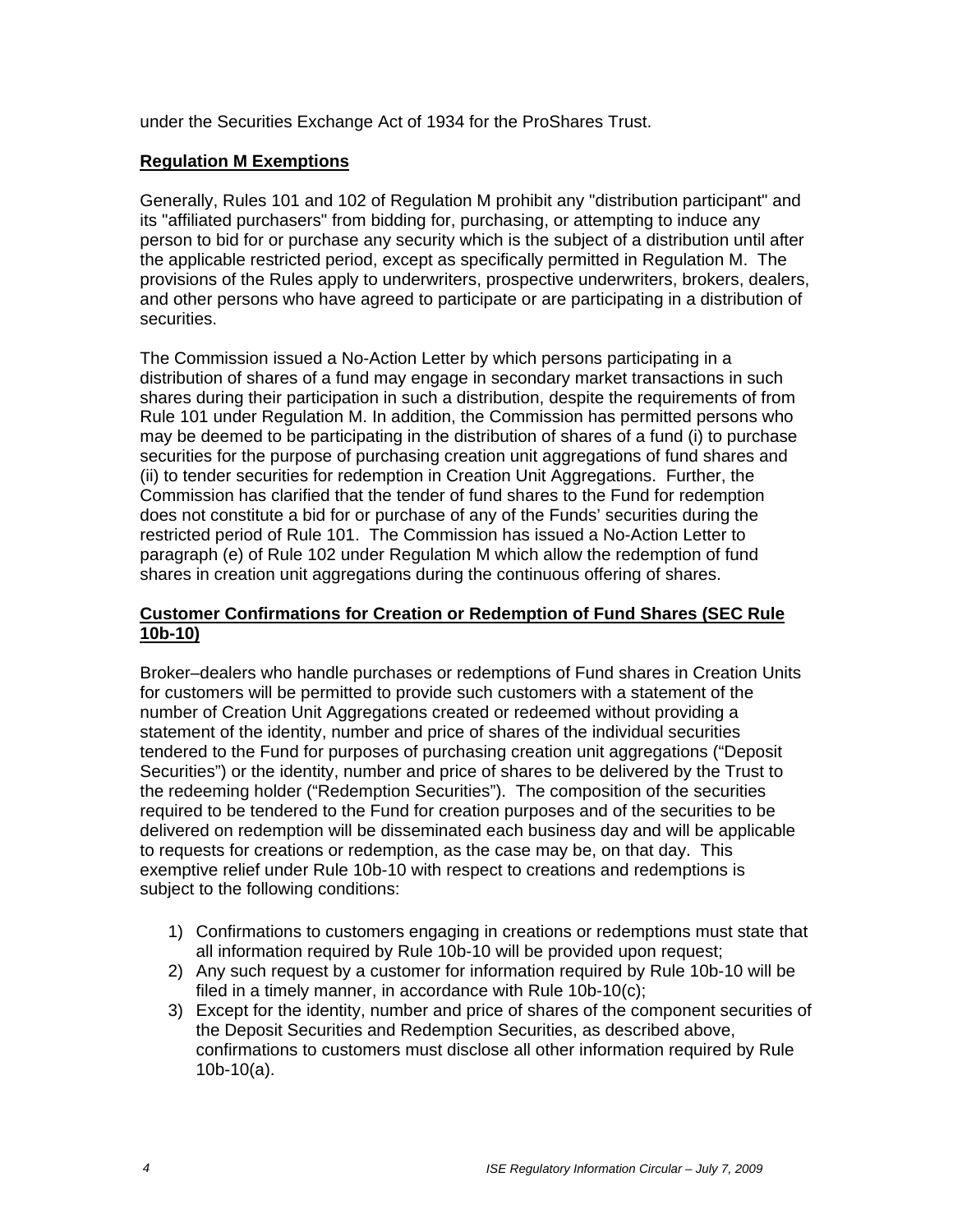### **SEC Rule 14e-5**

The Commission has permitted any person acting as a dealer-manager of a tender offer for a component security of fund (1) to redeem fund shares in creation unit aggregations from the issuer that may include a security subject to such tender offer and (2) to purchase fund shares during such tender offer. In addition, a No-Action has been issued under Rule 14e-5 states that if a broker-dealer acting as a dealer-manager of a tender offer for a security of the Fund purchases or arranges to purchase such securities in the secondary market for the purpose of tendering such securities to purchase one or more creation unit aggregations of shares, it must be made in conformance with the following:

- i. such bids or purchases are effected in the ordinary course of business, in connection with a basket of 20 or more securities in which any security that is the subject of a distribution, or any reference security, does not comprise more than 5% of the value of the basket purchased; or
- ii. purchases are effected as adjustments to such basket in the ordinary course of business as a result of a change in the composition of the underlying index; and
- iii. such bids or purchases are not effected for the purpose of facilitating such tender offer.

# **Section 11(d)(1); SEC Rules 11d1-1 and 11d1-2**

Section 11(d)(1) of the Act generally prohibits a person who is both a broker and a dealer from effecting any transaction in which the broker-dealer extends credit to a customer on any security which was part of a new issue in the distribution of which he participated as a member of a selling syndicate or group within thirty days prior to such transaction. The Commission has clarified that Section 11(d)(1) does not apply to broker-dealers that are not authorized participants (and, therefore, do not create creation unit aggregations) that engage in both proprietary and customer transactions in shares of a fund in the secondary market, and for broker-dealer authorized participants that engage in creations of creation unit aggregations. This relief is subject to specific conditions, including the condition that such broker-dealer (whether or not an authorized participant) does not, directly or indirectly, receive from the fund complex any payment, compensation or other economic incentive to promote or sell the shares of a fund to persons outside the fund complex, other than non-cash compensation permitted under NASD Rule 2830 (I)(5)(A), (B) or (C). See letter dated November 22, 2005 from Brian A Bussey, Assistant Chief Counsel, Division of Market Regulation, to Barclays Global Investors, N.A., dated November 22, 2005. The Commission has issued a No-Action Letter under Section 11(d)(1) of the Act states that broker-dealers may treat shares of a fund, for purposes of Rule 11d1-2, as "securities issued by a registered open-end investment company as defined in the Investment Company Act" and thereby extend credit or maintain or arrange for the extension or maintenance of credit on shares that have been owned by the persons to whom credit is provided for more than 30 days, in reliance on the exemption contained in the rule.

## **SEC Rule 15c1-5 and 15c1-6**

The Commission has issued a No-Action letter with respect to Rule 15c1-5 and Rule 15c1-6 as to the required disclosure of control by a broker or dealer with respect to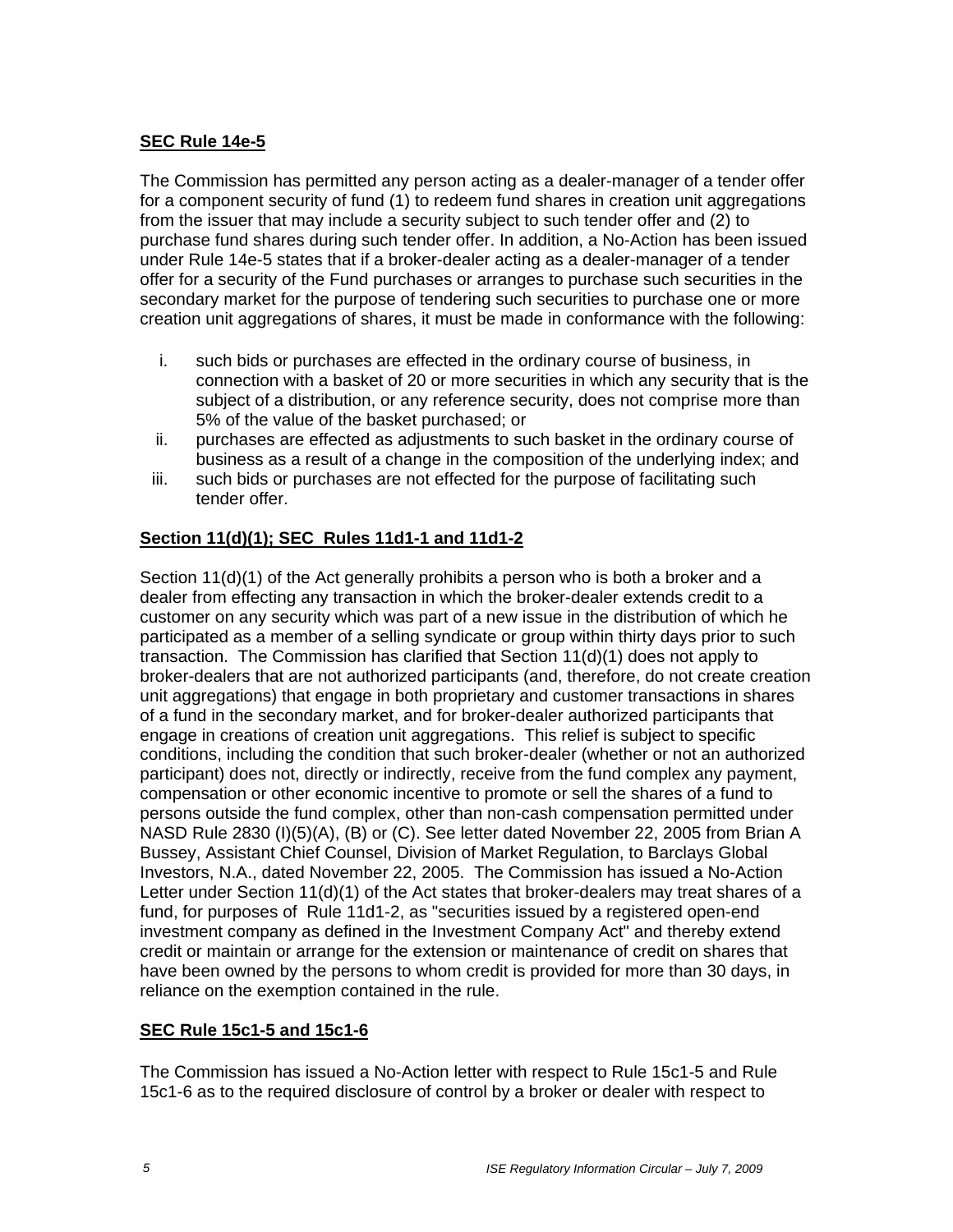creations and redemptions of fund shares and secondary market transactions therein.

**This Regulatory Information Circular is not a statutory Prospectus. Equity EAMs should consult the Trust's Registration Statement, SAI, Prospectus and the Fund's website for relevant information.**